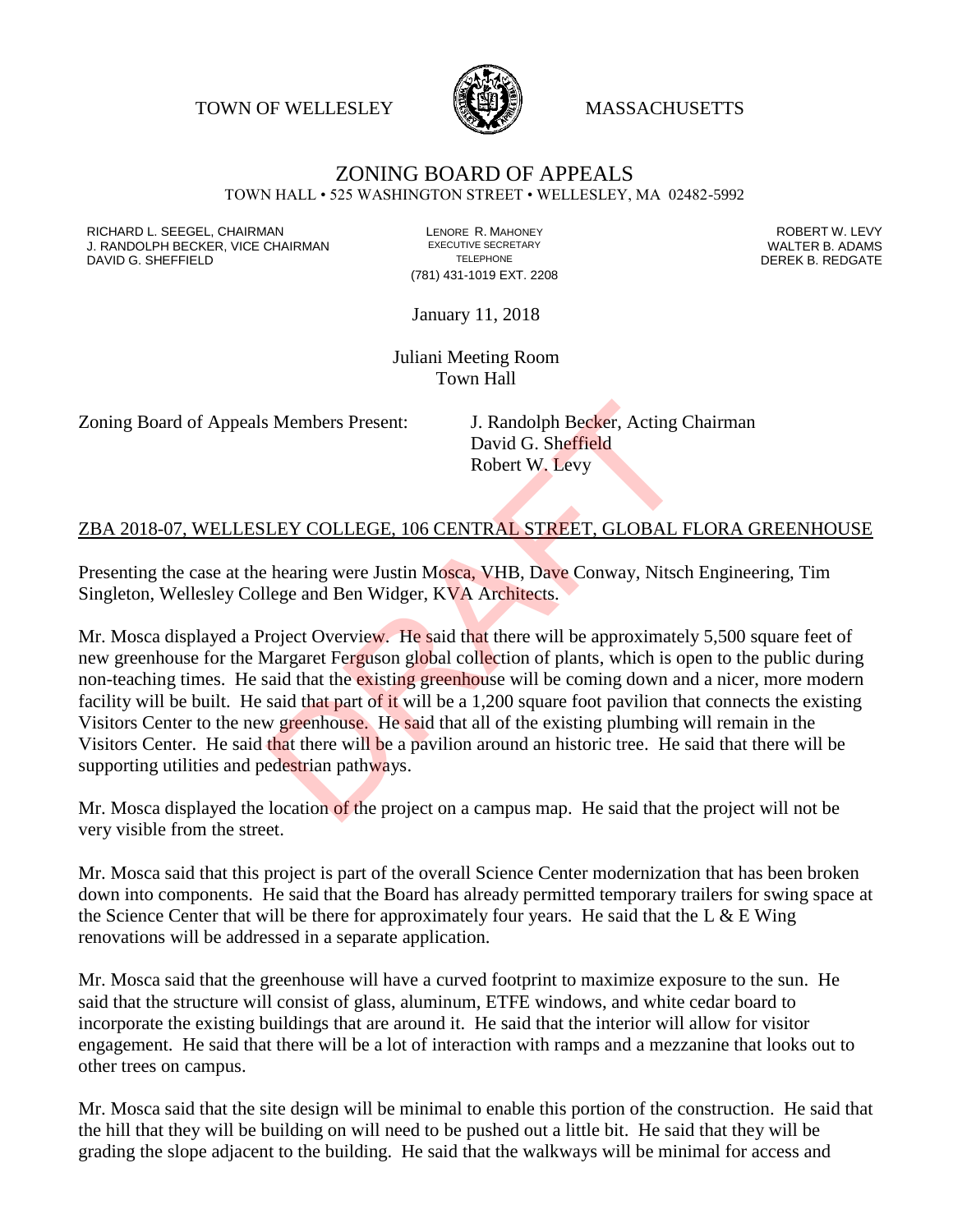egress. He said that when they do the Science Center Project, they will look at the grade and revamping pedestrian walkways, as well as more landscaping.

Mr. Mosca discussed rainwater harvesting. He said that they will take roof runoff from the E Wing in the Science Center. He said that there will be two 25,000 gallon tanks at the base of the hill that will collect stormwater from the roofs. He said that it will all be pumped back up into the greenhouse. He said that the greenhouse will not have a domestic water connection. He said that all of the irrigation for the plants will be from the rainwater harvesting tanks. He said that there will be no sanitary discharges. He said that there is a pipe shown on the plans that has since been removed. He said that they originally thought that there would be floor drains in the mechanical room that is not in use any more. He said that it will just be a water spill, mop it up kit in the mechanical room, if necessary. He said that all of the bathrooms will be in the existing Visitors Center.

Mr. Mosca said that there is an existing electrical line that comes through the footprint of the building will be routed around at the base of the hill.

Mr. Mosca said that after they submitted the application, they had the hearing for the temporary trailers. He said that there were a lot of questions asked about construction management in the Water Supply Protection District (WSPD). He said that they tried to proactively address those same questions by submitting supplemental information. He said that Global Flora will not have any hazardous materials. He said that all of the fertilizer is organic and the pesticides are biological, not chemical. He said that they will use non-toxic cleaners. He said that any imported fill, if it is necessary for grading, will be clean fill in accordance with the bylaws and DEP requirements. He said that there is a Stormwater  $O & M$  Plan in place for the existing system. He said that refueling will be in upland areas. He said that there are prevention and controls planned by the College's Environmental Health and Safety Department. they submitted the application, they had the **hearing** for<br>lot of questions asked about construction **management** ir<br>D). He said that they tried to proactively address those s<br>information. He said that Global Flora will no

Mr. Mosca discussed the timeline for construction. He said that construction is anticipated from March 2018 to June 2019, on Mondays through Fridays from 7 am to 6 pm, and Sunday will be reserved for contingency only and will require police approval. He said that there will be about 35 workers during maximum operation. He said that deliveries will be from Route 135. He said that there will be a wheel wash so that they do not track anything out onto the street.

Mr. Becker asked if the geo thermal wells are still in. Mr. Mosca said that geo-thermal wells were something that the College was considering but are not proposed now. He said that they meant to take them off of the plans. He said that if they are something that the College thinks is feasible, they will be included in the plans for the Science Center.

Mr. Levy asked if there is any new lighting proposed. Mr. Conway said that the building is transparent. He said that they will just have task lighting and lights by the exit door per Code. He said that when they come in for the Science Center master plan landscaping there may be some bollards in the courtyard between the Global Flora building and the new Science Center. He said that nothing is proposed as part of this. He said that this will be a museum for plants.

Mr. Becker said that one of the features of the road that goes along the south side is that it looks like the electrical line is under that road. He asked if the plan is to tear up that road to put the electrical line in. Mr. Conway said that the gear is just off the road. He said that they will run the new electrical line just inside of the road so that they do not have to tear it up. He said that it will be a new primary line with two to three inch conduits 30 inches below the ground.

Mr. Mosca said that, as part of this, additional utility lines will be permitted for a telescope at the observatory with utility lines that will run down to the Science Center. He said that work needs to happen before they permit the addition. He said that he spoke with Mike Grant, Building Inspector who said that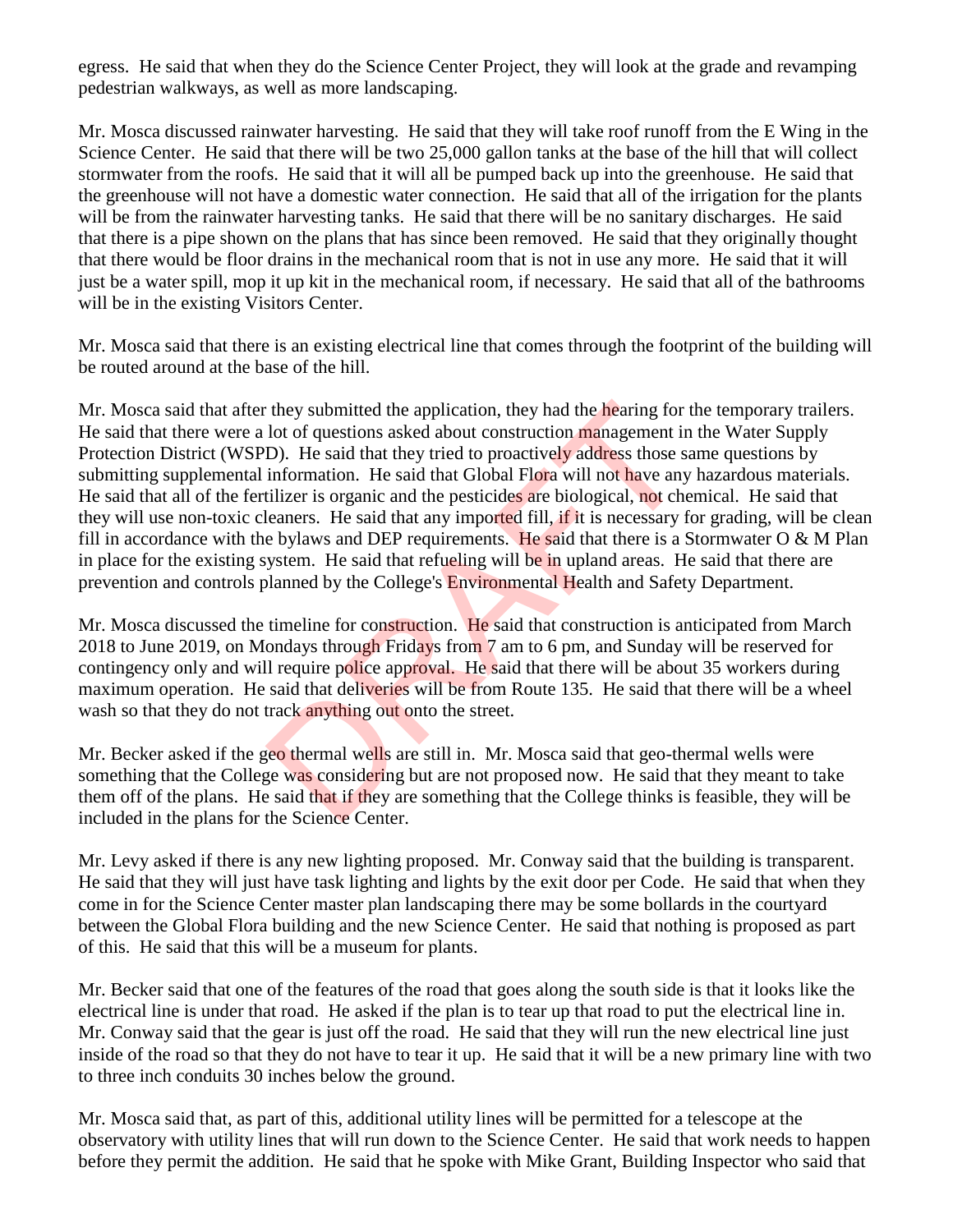it should be shown on the plans now so that he can see that it is approved. Mr. Conway said that small flexible pipes for hot water, hot water return and telecom will cross the road along the grass and tie into existing.

Mr. Becker asked about the two 25,000 gallon tanks. He asked about conditions when there is drought versus when there is too much rainfall. Mr. Conway said that they developed demand for irrigation for the Global Flora Greenhouse and for the teaching greenhouses that will be coming down the road at a later date. He said that they know how much they will need on day to day basis. He said that demand will be 2,500 gallons per day. He said that they will be watering by hand. He said that historical rainfall data is for 30 to 40 year models. He said that they came up with 90 percent being available on a daily basis. He said that they are fairly confident that water will be available for this collection. He said that if they do get to extreme drought conditions, the other greenhouses will throttle back their use. He said that rainwater is of the highest quality for the plants. He said that there is a small overflow pipe that connects back into the College's drainage system. He said that they are finalizing the details for the tanks, how they sit and the inter-connections. Mr. Mosca said that the stormwater analysis that was submitted with the application does not factor in the tanks, as a conservative approach. He said that he was comfortable in saying that in all storm cases the flows off the site will be decreased. He said that there is a huge need for the water to go back into collection.

Mr. Sheffield asked about testing of the water. Mr. Conway said that they will test the water but there are no plans to augment it in any way. He said that they want to have a good understanding of what they are applying to their plants, how much water they are collecting and how much water is going out. He said that from the tanks themselves, the water will get pumped up into the building and pushed through a filter. He said that there will be no chemical treatment.

Mr. Becker asked if there are any hazardous materials involved in the demolition of the existing greenhouse. He asked what has been envisioned as the process for demolition. Mr. Singleton said that there is hazardous material and the complete process will be treated as an abatement. He said that the Abatement Plan will be submitted to the Town. He said that the caulking is stuck to the glass and cannot be removed. It cases the flows off the site will be decreased. He said the collection.<br>
It testing of the water. Mr. Conway said that they will test any way. He said that they want to have a good understance any way. He said that they

Mr. Becker asked what types of equipment will be used for demolition. Mr. Singleton said that he did not have that information.

Mr. Conway said that demolition will be more of a disassembling process. He said that it will be taken apart in pieces. Mr. Mosca said that there will probably be some larger equipment there to take the greenhouse down. He said that it is a pretty tall building. Mr. Becker asked about the height of the new building versus the old building. Mr. Widger said that the existing building is 25 feet high. He said that the new building will be at the same height but it will move down a small slope and will be 30 feet in height. He said that it will be the same elevation at the top.

Mr. Becker asked how the pieces will fit together physically and in time. He said that the Board knows that the trailers come first. He said that the trailers will end about the time that the greenhouse is starting. Mr. Mosca said that the trailers that were previously permitted are for swing space for the Science Center. Mr. Singleton said that they moved some plants to other facilities to create swing space at the greenhouse.

Mr. Becker asked if anything would be missed if the Board looked at the whole project altogether rather than looking at each piece. Mr. Mosca said that they were set up as stand alone permit applications because some of the permits have to be done earlier. He said that the whole piece will be the Science Center addition, when they will tie everything together with the walkways and landscaping. Mr. Becker asked if both of these pieces will be completed before that starts. Mr. Conway said that they will start construction for the greenhouse and the L  $\&$  E Wing in the spring and construction will take a year. He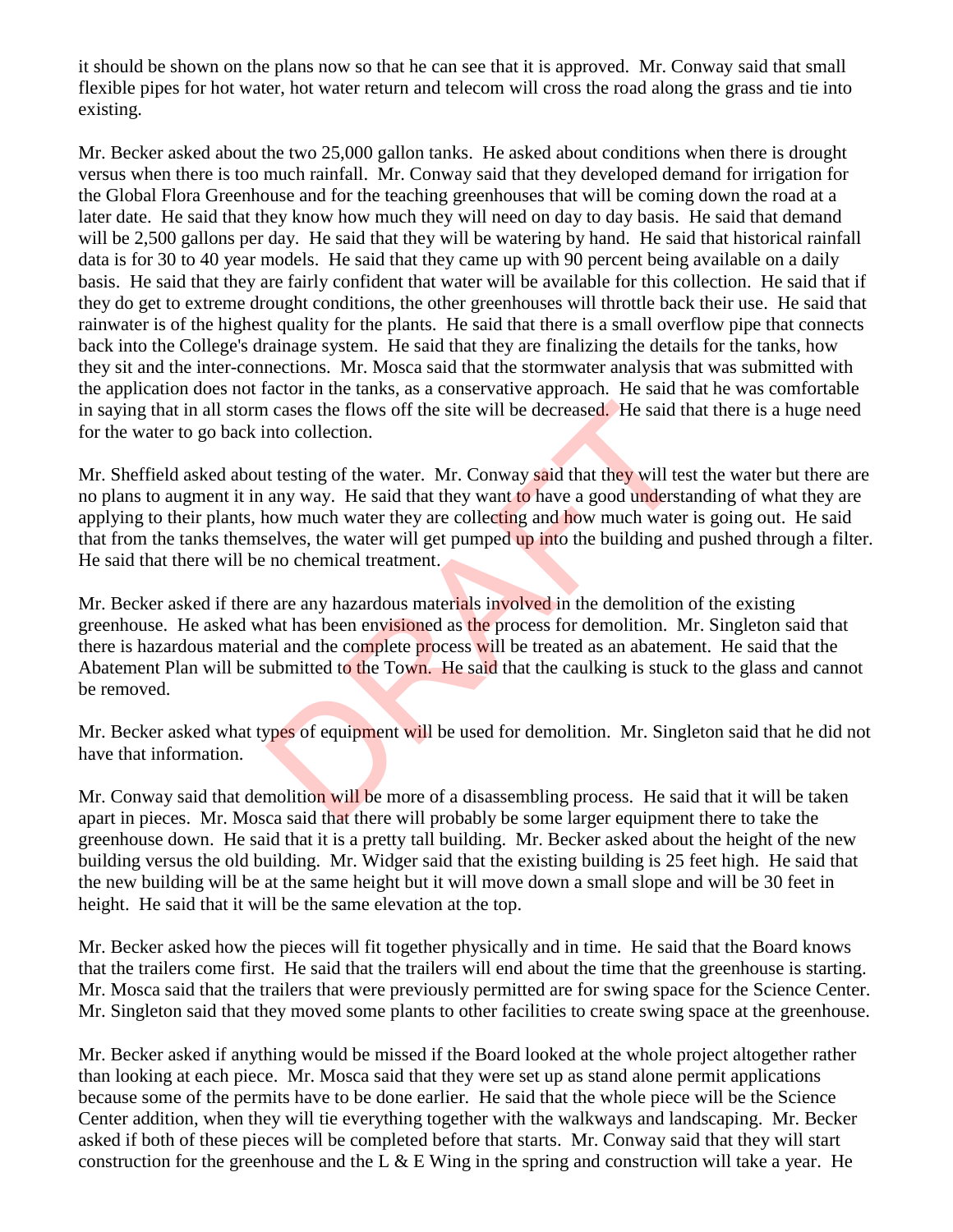said that the hope is to come in the fall for permitting the Science Center. He said that what they would like to have happen is in 2018, late summer, early fall, Site Plan Approval for the entire project that will dovetail back into construction at the L  $\&$  E Wing and Global Flora so that they can continue the construction in an orderly fashion. He said that the walkways at Global Flora might not be completed for a while. He said that the idea is to have these things march in, minimize any temporary work, and have an integrated, completed whole. Mr. Mosca said that site work associated with the L & E Wing will likely not be done until the second portion. He said that there will be a lot of interior work there and they need to have a permit for that. He said that they have to have Site Plan Approval now for the egresses. He said that they do not want to put down walkways only to have to tear them up again.

Mr. Becker asked if the greenhouse is done and the public is in there, will there be any heavy equipment operating. He said that is something that you cannot see a piece at a time. He said that knowing what types of equipment will be used is helpful to the Board in knowing whether there is a hazard to the public. He said that the Board wants to know if there will be construction activity going on in close proximity to pedestrian accesses.

Mr. Sheffield asked if there will be separate occupancy permits. He said that Wellesley College will have to demonstrate to the Building Inspector that that public is safe in using the facilities. He said that they will have to re-describe the limits of work lines. Mr. Singleton said that the Trailer Project has its own footprint. He said that Global Flora will have walkways that access L  $\&$  E after construction is completed. Mr. Becker said that the materials that were submitted do not show the whole vision and how these projects relate to each other. Mr. Sheffield confirmed that the entire project was done as a single coordinated design that has been divided up into approvable pieces. Mr. Conway said that the two pieces before the Board tonight have been artificially divided for the permitting process. He said that he has an integrated file for the whole site. Mr. Singleton said that Turner Construction has Site Logistic Plans that show access to different parts at different times. He said that they are in the process of reviewing that now. He said that it is more diagrammatic. Mr. Mosca said that they cannot get a Certificate of Occupancy unless they show that it is safe for the public. He said that it will be up to the Contractor to make sure that the areas are fenced off and there are clear, safe routes to the building. Mr. Levy said that the Board could add that as a condition. re will be separate occupancy permits. He said that Wellding Inspector that that public is safe in using the facilit<br>he limits of work lines. Mr. Singleton said that the Traile<br>lobal Flora will have walkways that access L

Mr. Sheffield said that the **Board received a letter from George Saraceno on January 9, 2018** with a list of comment. He said that Wellesley College will need to respond to the Department of Public Works' (DPW) letter and they will sign off on the project. Mr. Mosca said that they will respond to the comments and make changes –

Mr. Levy asked if the Fire Department submitted comments. Mr. Singleton said that they met with the Fire Department in December. He said that they will get a letter from them.

Mr. Becker said that the conditions for the Trailers Project is a good place to start with the Global Flora and L & E Wing Projects conditions. He said that there may be a couple of tweaks that the Board would want to make to them. Mr. Mosca said that those conditions included no work on Sundays. He said that he spoke with the Meghan Jop, Assistant Executive Director of the Town about the complete project and she suggested that a condition that allows work on Sunday with prior Police approval be added so that Wellesley College does not have to come back before the Board to modify the Site Plan Approval if it does need to do some work on Sundays. Mr. Sheffield confirmed that work on Sundays would primarily be interior work. Mr. Mosca said that it will involve more construction vehicles on the road accessing the site. Mr. Becker said that because this work will be in the middle of the campus, the impacts to neighbors will be minimal. He discussed issuing a condition that for work on Sundays that limits deliveries to a contingency basis. Mr. Mosca said that he was not sure what Turner Construction's reaction to that would be. He said that deliveries could be limited to later in the day on Sundays. He said that the trucks will only be in Wellesley for a mile. He said that they have committed to deliveries coming from the west.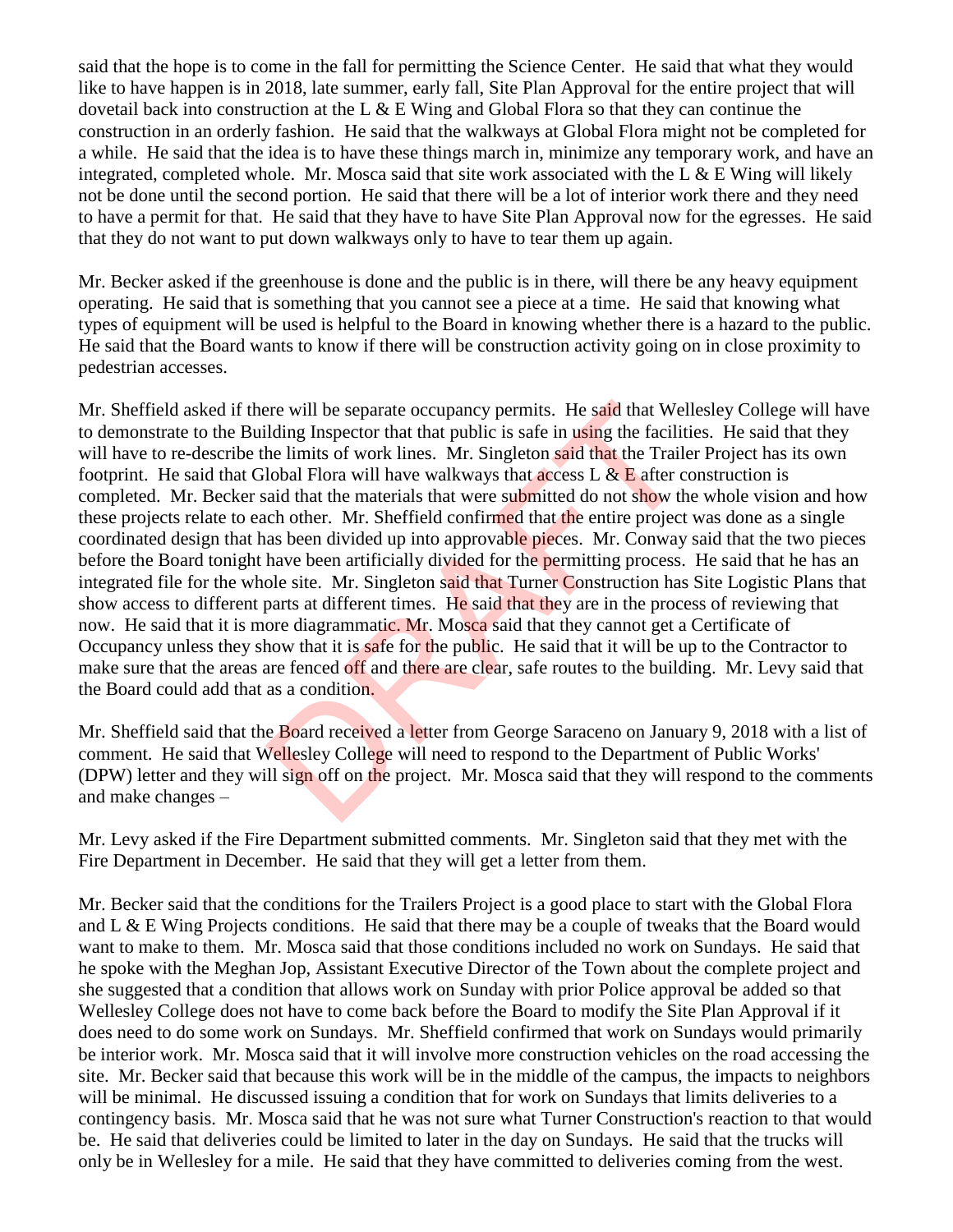He said that if there are schedule problems, they will not have time to come back before the Board to modify the permit. He said that traffic and are regulated by the Noise Bylaw. Mr. Becker said that the Board will consider the request for the waiver for work on Sundays.

Mr. Becker said that the Board would hear the proposal for Site Plan Approval for the L  $\&$  E Wing at the Science Center before closing the hearing for the petition for the Global Flora Greenhouse.

## ZBA 2018-08, WELLESLEY COLLEGE, 106 CENTRAL STREET L&E WING, SCIENCE CENTER

Mr. Mosca said that from a site perspective, the project mainly involves the L Wing, which is the building enclosure. He said that there is a lot of construction access that needs to happen. He said that a few doors inside of the building will be moved around. He said that work on the E Wing is mostly interior. He said that there will be a generator/transformer by the loading dock.

Mr. Mosca said that the L Wing was constructed in the 1970's. He said that it is connected to Sage Hall, which was built in the 1920's. He said that the E Wing was constructed in the 1990's. He said that Sage Hall will come down as part of the Science Center Addition Project.

Mr. Mosca said that the concrete surfaces on the outside of the building will remain with some minor repairs. He said that the failing steel, glass and translucent plastic glazing systems will be replaced with more modern materials with the same color schemes. He said that some of the windows that were a lot larger will be broken. He said that they have spoken with the Design Review Board (DRB) about breaking them up so that it does not take away from the character of the building. He said that the exterior stair towers will be refurbished and repainted and will essentially remain the same. part of the Science Center Addition Project.<br>
concrete surfaces on the outside of the building will rema<br>
failing steel, glass and translucent plastic glazing systems<br>
vith the same color schemes. He said that some of the

Mr. Mosca said that underneath the building, the egresses will change a little bit. He said that there will be an elevated walkway. He said that currently there is an overhang on the building where the upper floors project out. He said that underneath that is a wasteland because the area does not get any sun. He said that they will locate the walkway there and some connections to an existing pedestrian walk that runs along the wetland. He said that for compliant egress, there will be a meandering path to the walkway system. He said that currently there are just stairs.

Mr. Becker asked about the type of transformer. Mr. Mosca said that it will use biodegradable oil.

Mr. Mosca said that they went before the Wetlands Protection Committee (WPC) with plans. He said that their comments concerning mitigation planting in the buffer zone. He said that there have been some scheduling issues due to the holidays and having Cricket Vlass, the Town's Landscape Planner sign off on the plans. He said that they will get a letter to this Board from WPC saying that this is an approvable project.

Mr. Mosca said that the project is located in a Water Supply Protection District (WSPD). He said that there will be chemicals inside the building in distinct storage areas with access only by trained handlers. He said that there will be no chemical storage in the classrooms or unsecured areas. He said that the College has multiple plans in place including a Spill Prevention and Counter-Measures Plan, Source Water Assessment Plan, and the DOT Hazardous Materials Transportation Safety Plan. He said that the Campus Police monitor the entire campus 24/7, so there is additional security there.

Mr. Mosca said that the imported fill will comply the WSPD and DEP requirements. He said that a Stormwater O & M Plan submitted. He said that any refueling will be done in upland areas outside of Zone 1, in conformance with the SPCC Plan that is run by the College's Environmental Health and Safety Office.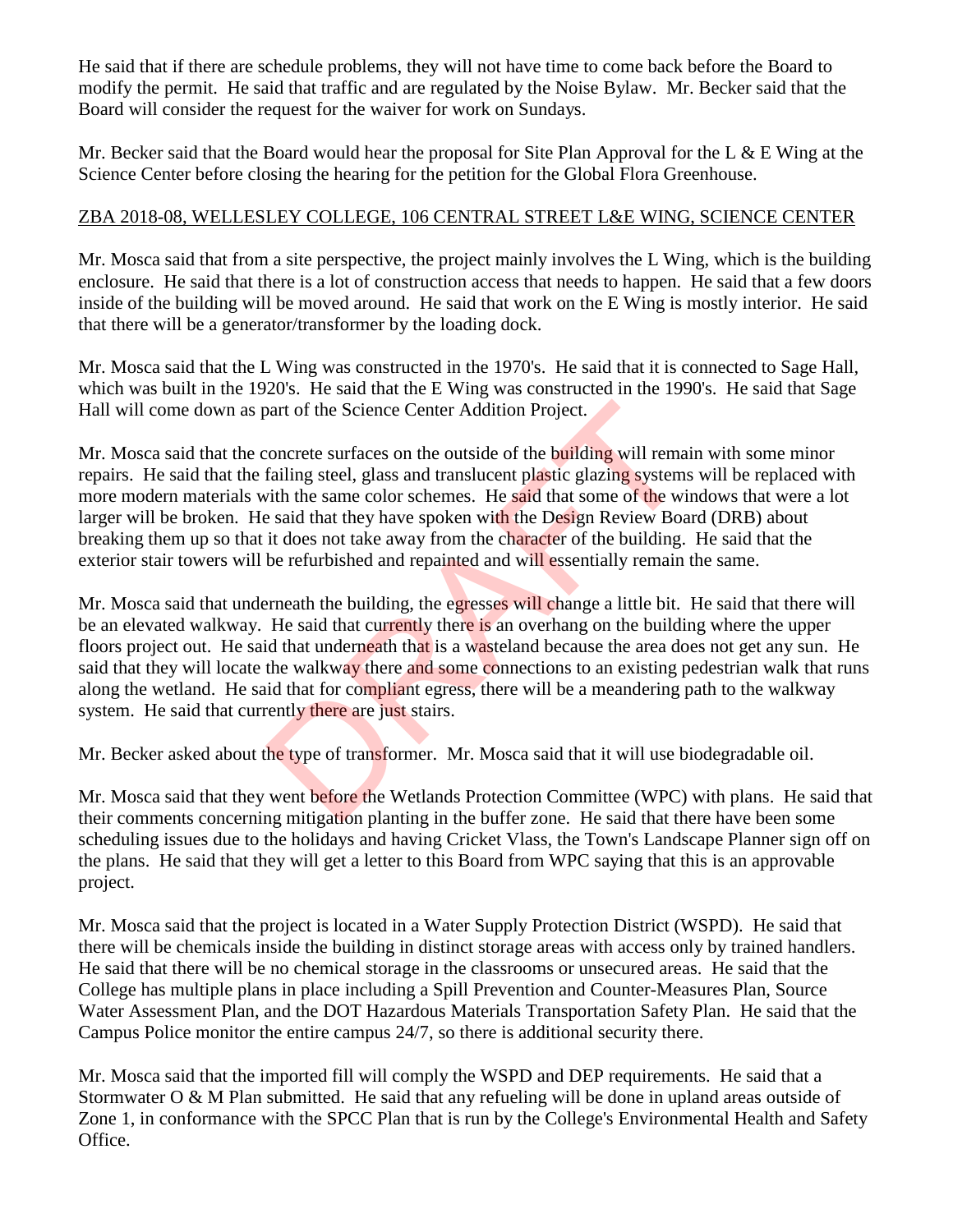Mr. Mosca said that construction will be from June 2018 to September 2019, on Mondays through Fridays, from 7 am to 6 pm, on Saturdays from 8 am to 6 pm, and on Sundays with prior Police approval. He said that there will be approximately 120 workers at maximum, mostly for interior work. He said that deliveries will come from the west on Route 135. He said that there will be wheel washes to ensure that no sediments are tracked out. controlled NPDES –

Mr. Becker confirmed that, despite the increased number of workers, there will still be enough space for the construction workers to park on campus. Mr. Mosca said that the College is looking into private offsite parking where they will shuttle workers to the job site. He said that one of the proposed sites is the Italo Club. He said that there will be limited parking with the construction boundary for foremen vehicles. He said that on campus parking is preferred. He said that they may have to use the off-site during peak construction times.

Mr. Mosca said that there is not a lot going on with this project other than site disturbance.

Mr. Sheffield said that when this was built there was temporary parking in front of the building but that area is now recaptured wetlands. Mr. Conway said that it is not wetlands but is the meadow that is only used for commencements and a couple of events.

Mr. Sheffield said that when the Science Center was designed and built, it was a total shock to the campus and the community. He said that one of his classmates designed the building. He said that the building got more terrific as the plant materials grew up around the building. Mr. Mosca said that there are a lot of unique aspects to it. He said that they will keep the outside wall at Sage Hall to maintain the interior experience.

Mr. Becker asked how the upcoming Science Center Project will impact this project with respect to timing and parking. Mr. Singleton said that they have a parking plan in place to cover the next 3.5 years. He said that on average there is 10 percent excess capacity in the campus facilities. He said that they are working with the Campus Police now to create a hierarchy. He said that the remote lots will be for contractors. He said that Turner Construction understands that Wellesley College does not intend to supply parking for the contractors. Mr. Mosca said that Turner will look at off-site parking from a holistic perspective. Mr. Becker said that the driveway at the Italo American Club is across the street from the Sprague Elementary School, so the Board may have some concerns about that. Mr. Singleton discussed phasing of the projects. Mr. Mosca said that Turner Construction is working out contractor parking now. Mr. Becker said that he had assumed that contractor parking would be taken care of on campus. Mr. Mosca said that it will be to the maximum extent that is practicable. He said that they may not be able to accommodate it during peak construction. Mr. Becker said that a typical condition is that there be no parking on any Town street. Mr. Mosca said that condition would be acceptable for any offsite parking. etlands. Mr. Conway said that it is not wetlands but is the said a couple of events.<br>
hen the Science Center was designed and built, it was a tsaid that one of his classmates designed the building. He<br>
lant materials grew

Mr. Becker asked about the schedule for the greenhouse. Mr. Mosca said that it will be March of 2018 to June of 2019. He said that the L & E Wing will be June of 2018 to September of 2019. Mr. Conway said that they will come back in the fall of 2018 for the entire project. He said that the contractors will park on campus during the summer. Mr. Mosca said that it is unlikely that Turner Construction will have off-site parking arrangements in place when the Global Flora Greenhouse Project begins. Mr. Sheffield said that off-site parking arrangements would be part of the Construction Management Plan. Mr. Becker said that a concern is that there is a crosswalk to the school at the driveway to the Italo Club. He said that to find out that the intention is to use that site for parking after this permit has been issued is a bigger pill to swallow. He said that he would like to see some sort of plan that would help the Board to understand what the intentions are would help to form a basis for the permit and if things change, they would do what they have to do to accommodate them. He said that if there is some plan for construction parking that is other than taking care of it on campus, the Board needs to know about it. He said that the Board